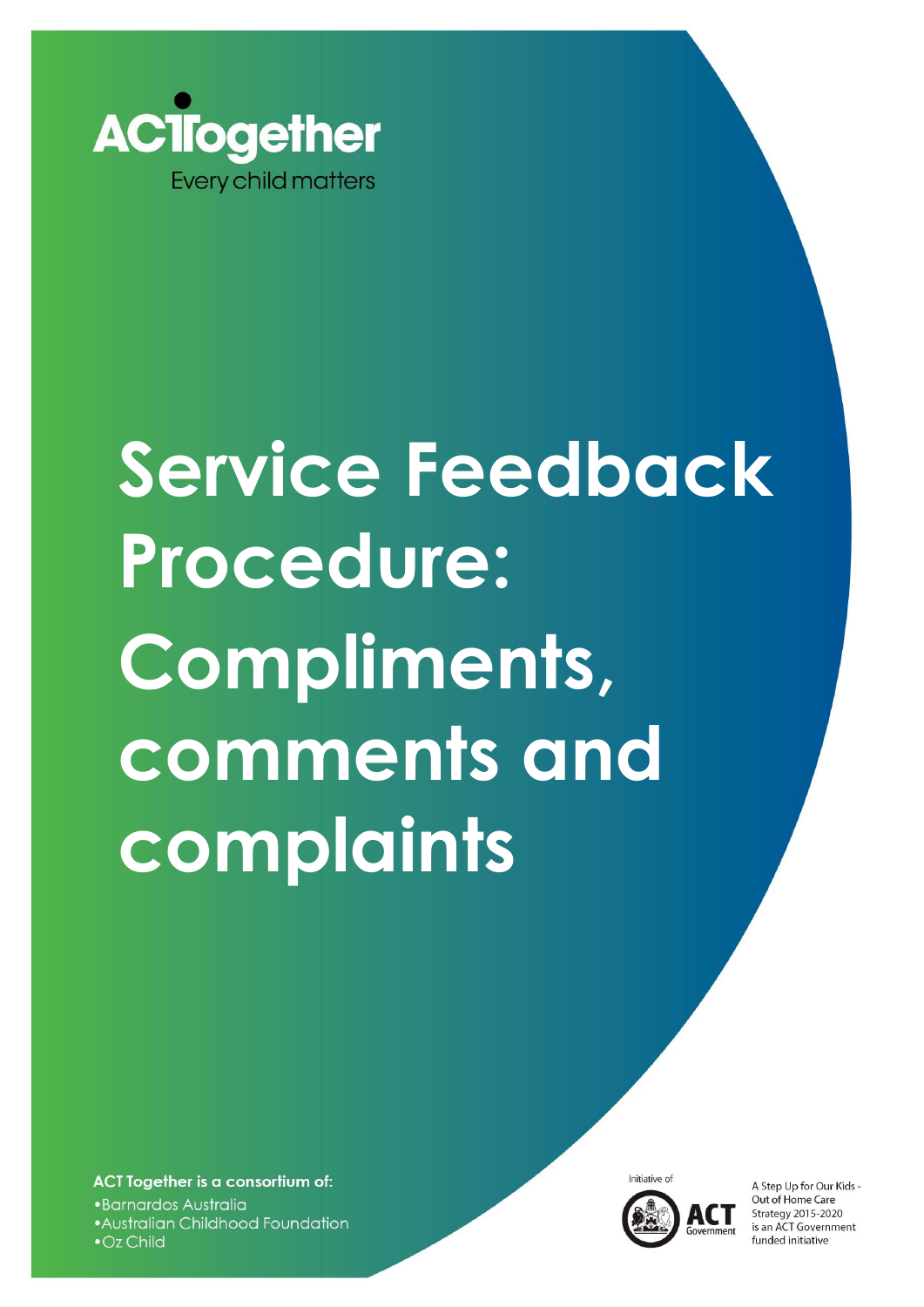# **ACT Together Service Feedback**

ACT Together agencies welcome compliments, comments and complaints from its client/client representatives and external stakeholders as valuable and direct feedback on the quality and performance of our services and organisational support functions. The purpose of this procedure is to provide staff with the framework and tools to enhance accessibility for all clients, client representatives and external stakeholders and ensure proper process is followed in responding to complaints and reviews of decisions. The procedure also provides guidance in managing requests for information from external agencies in relation to feedback they have received.

# **SCOPE**

This document relates to all staff, students, and volunteers within ACT Together. Any feedback received that relates directly to the behaviour or performance of a staff member of an ACT Together agency will need to be managed within the policies of that particular agency and with reference to ACT Together policies around management of allegations against staff (if relevant). Managers/Regional Managers of ACT Together agencies are required to notify the General Manager Operations – ACT Together of any allegations against their staff.

The preferred process for management of feedback is for ACT Together agencies to try and remedy issues at the service level within their organisation in the first instance. This usually would be the caseworker involved with the issue arising but may also include a carer support worker or contact and transport worker. Frontline staff are well positioned to identify issues or concerns and respond to them as well as managing expectations.

However, all clients, family and other stakeholders are free to use without recrimination, the available external complaints mechanisms (which are outlined later in this document).

# **ENGAGING WITH CLIENTS AND OTHER STAKEHOLDERS**

# **Responding to issues and concerns**

Agencies within ACT Together will attempt, wherever possible, to respond to issues at the service level as discussed above.

Feedback generally should not be escalated for response if there has been no attempt to resolve the issue at the service level. The benefits of responding to issues at the service level include:

- Allowing the opportunity for the person providing feedback and the worker providing direct service to attempt to resolve issues that may impact on their future capacity to have an effective working relationship;
- Where the issue involves work with children and young people, that workers most closely involved with the child/young person have the opportunity to provide a response.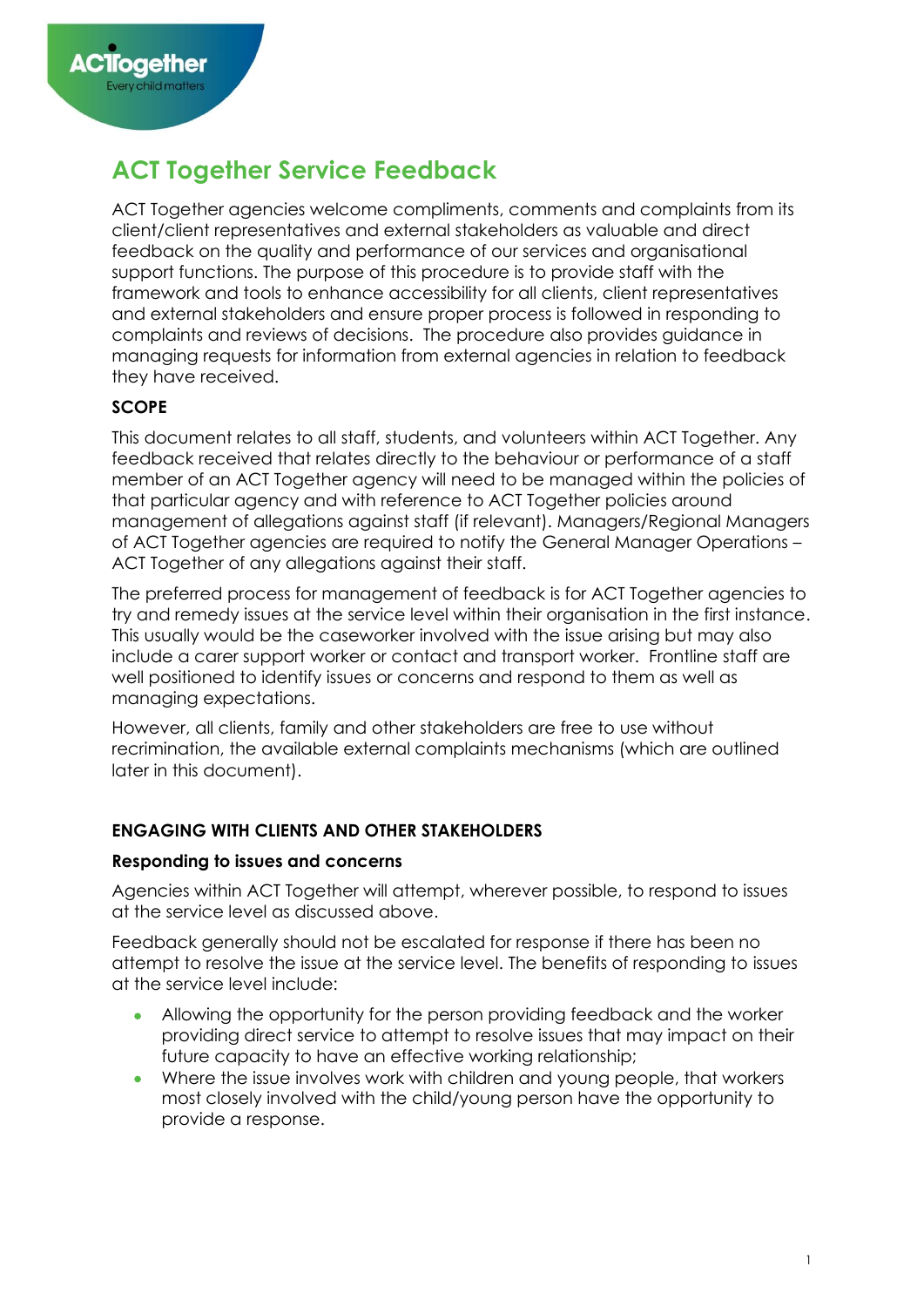Caseworkers should be familiar with the [Working effectively with carers when issues](https://barnardosau.sharepoint.com/sites/ACT-Together-Hub/ACT%20Together%20Hub/Forms/AllItems.aspx?id=%2Fsites%2FACT%2DTogether%2DHub%2FACT%20Together%20Hub%2FFoster%20%26%20Kinship%20Care%2FPolicies%20%26%20Procedures%2FWorking%20effectively%20with%20carers%20when%20issues%20arise%20%5F%20Policy%20and%20Practice%20Framework%2Epdf&parent=%2Fsites%2FACT%2DTogether%2DHub%2FACT%20Together%20Hub%2FFoster%20%26%20Kinship%20Care%2FPolicies%20%26%20Procedures)  [arise](https://barnardosau.sharepoint.com/sites/ACT-Together-Hub/ACT%20Together%20Hub/Forms/AllItems.aspx?id=%2Fsites%2FACT%2DTogether%2DHub%2FACT%20Together%20Hub%2FFoster%20%26%20Kinship%20Care%2FPolicies%20%26%20Procedures%2FWorking%20effectively%20with%20carers%20when%20issues%20arise%20%5F%20Policy%20and%20Practice%20Framework%2Epdf&parent=%2Fsites%2FACT%2DTogether%2DHub%2FACT%20Together%20Hub%2FFoster%20%26%20Kinship%20Care%2FPolicies%20%26%20Procedures) and [Decision making practice paper.](https://barnardosau.sharepoint.com/sites/ACT-Together-Hub/ACT%20Together%20Hub/Foster%20%26%20Kinship%20Care/Policies%20%26%20Procedures/Decision%20Making%20Practice%20Guide.pdf?web=1)

# **Requesting a review of a decision**

A client/client representative or external stakeholder may request for a decision that has affected them or a child in their care to be reviewed.

Before an internal review of a decision is undertaken, a written decision statement from the decision maker should be requested.

An internal review of a decision will be undertaken by someone other than the decision maker from the operational area responsible for the decision. For example, if the decision was made by a Kinship Care Program Manager, it is expected that the review will be undertaken by the Kinship Care Regional Manager.

An external review of a decision can be requested for some decisions. This can only take place if an internal review of the decision has been completed. Contact details for external review agencies are available further in this document.

Sometimes a complaint may be submitted about a decision that has been reached. This might be a situation where a service user is unhappy with the outcome of a decision but is aware that a review will not change the outcome. In these cases the feedback will be treated as a complaint and responded to in accordance with the below processes.

# **Decision Review Process**

If a client, carer, birth family member or other service user is dissatisfied with a decision, in the first instance they are encouraged to make contact with the case manager or decision maker to understand the basis for the decision. They may request a written explanation of the decision which is to explain:

- The decision that was made:
- Who made the decision:
- On what basis the decision was made and the evidence considered; and
- How the effect of the decision is in the child or young person's best interests.

When the written explanation has been provided, the person may then request a meeting to discuss the decision, or request a review of the decision. This review will be undertaken by a staff member other than the decision maker, usually from the same operational area. Any review of a decision must give consideration to the best interests of the child or young person to whom the decision relates.

The reviewer will determine whether the decision will be upheld or overturned, and will provide a written response outlining the outcome of the review to the person who requested the review. This response will explain the outcome of the review, details of the reviewer, the evidence considered and how the bests interests of the child are met by the outcome.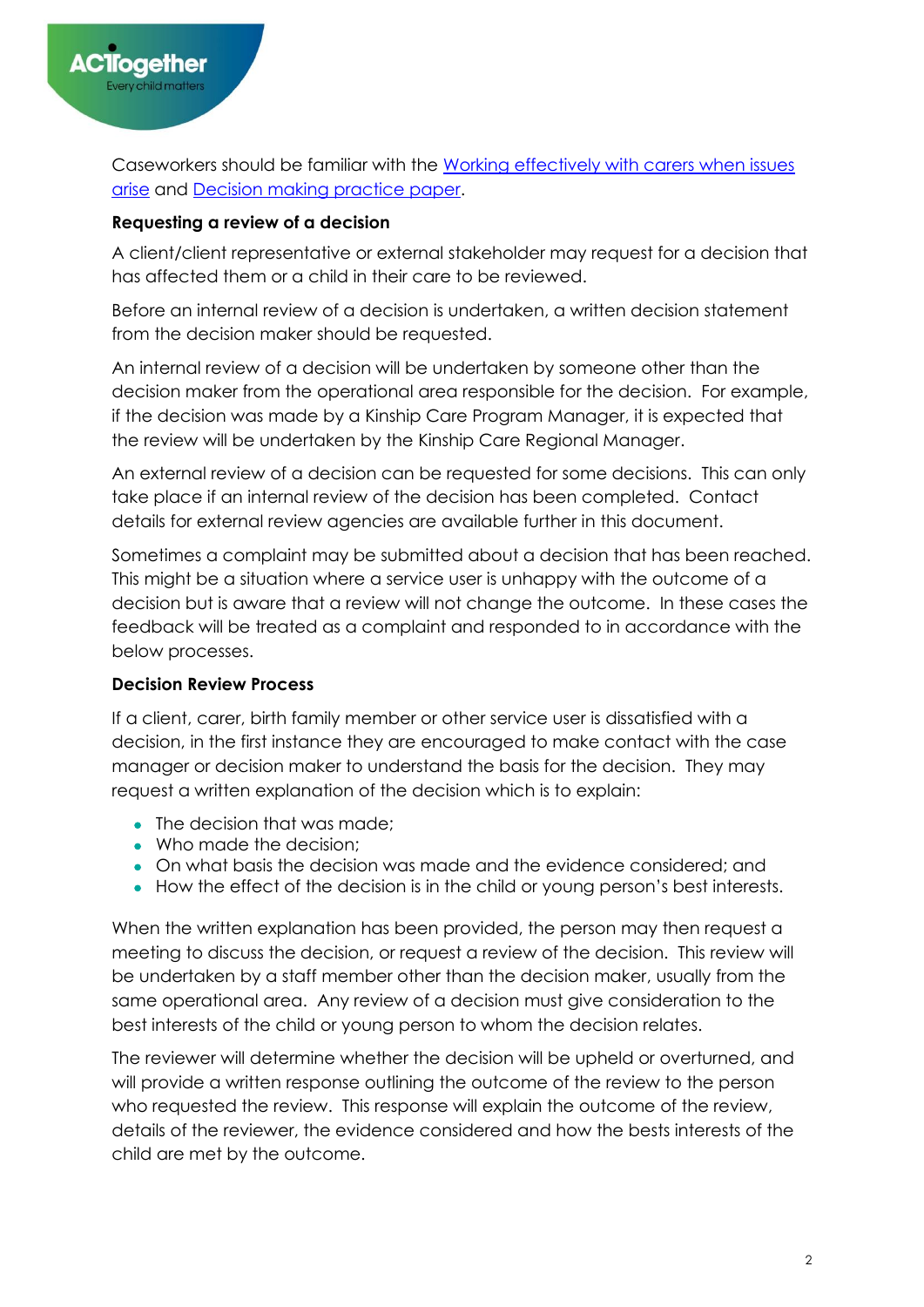

If the person requesting the review is not satisfied with the outcome of the review, they may request that the review be escalated for internal review at a more senior level or proceed with external review as discussed on page 7 of these procedures.

# **MANAGING COMPLIMENTS, COMMENTS AND COMPLAINTS**

If a client wishes to provide feedback about the service that has been provided by the agency, the worker can offer the opportunity to provide this feedback in writing, or alternatively the worker can forward the information to the feedback email to be registered and referred for response if needed.

When receiving a compliment, comment or complaint from a client/client representative/stakeholder, staff within ACT Together will observe the following practices:

- Explain the compliments, comments and complaints process and advise they will receive a response from the appropriate program area or manager;
- Offer a copy of the policy and procedure;
- Advise that their service provision will be maintained;
- Listen carefully to the details provided;
- Receive the information impartially and without offering personal opinion;
- Ask whether the person would like a support person or advocate to be present;
- Record the details of the compliment, comment or complaint and ask what outcome they are seeking;
- Advise that the compliment, comment or complaint will be registered, reviewed and actioned.

# **PROCEDURES FOR FEEDBACK MANAGEMENT**

#### **Receiving feedback about our services**

ACT Together agencies recognise that feedback will come in a variety of ways including written, verbal, email, SMS, digitally or any other form of correspondence. No matter the method, a compliment, comment or complaint needs to be treated diligently. Information is provided to carers, children and young people about the various options to provide feedback to ACT Together and is also available on the ACT Together website.

ACT Together operates a feedback email address [feedback@acttogether.org.au.](mailto:feedback@acttogether.org.au) This inbox is monitored and feedback received is distributed for a response in line with the staged process outlined below. Feedback received outside of the Feedback Inbox is forwarded to the inbox to be registered and filed appropriately. An acknowledgement is sent to the person providing the feedback within 3 working days.

#### **Feedback management process**

ACT Together manages service feedback utilising a three stage process:

# **Stage One:**

This stage is the first step when an issue or concern raised by a child or young person, carer, family member or external agency staff cannot be addressed at service level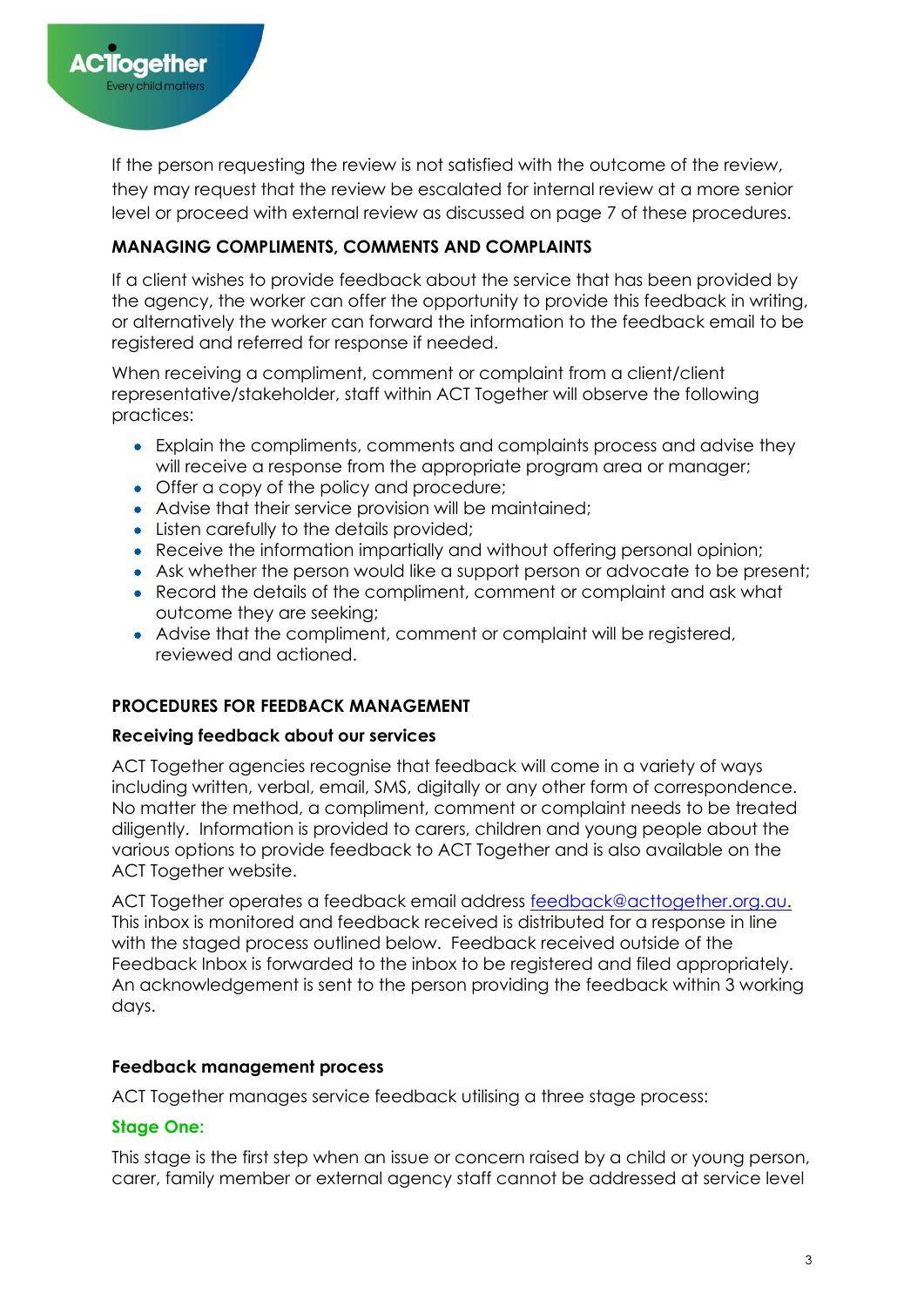

as discussed above. It will also be the response level when the person providing the feedback specifically requests that it be lodged as a complaint.

A compliment, comment or complaint can be raised directly with a staff member and/or their Program Manager or Team Leader for an immediate response. If received through the feedback mailbox it will be referred to the staff member or program manager as appropriate for a response.

Feedback responded to by Program Managers and Team Leaders is recorded in the Service Feedback Register and correspondence is filed in a secure folder. The feedback and any correspondence should be forwarded to the feedback mailbox to be filed and added to the Feedback Register.

#### **Stage Two:**

Any compliment, comment or complaint not successfully addressed by the staff member and their Manager at Stage One will then be addressed by the Regional Manager/Manager of the relevant agency, including undertaking an investigation if required.

#### **Stage Three:**

Any compliment, comment or complaint not successfully addressed at Stage Two will then be reviewed and investigated as necessary by the General Manager Operations – ACT Together for a final response. Information about escalation to Executive or external agency review will be provided in the final response.

If this three stage process is unsuccessful in addressing the service feedback, then the person offering the feedback has the option of escalating their issue to an external party.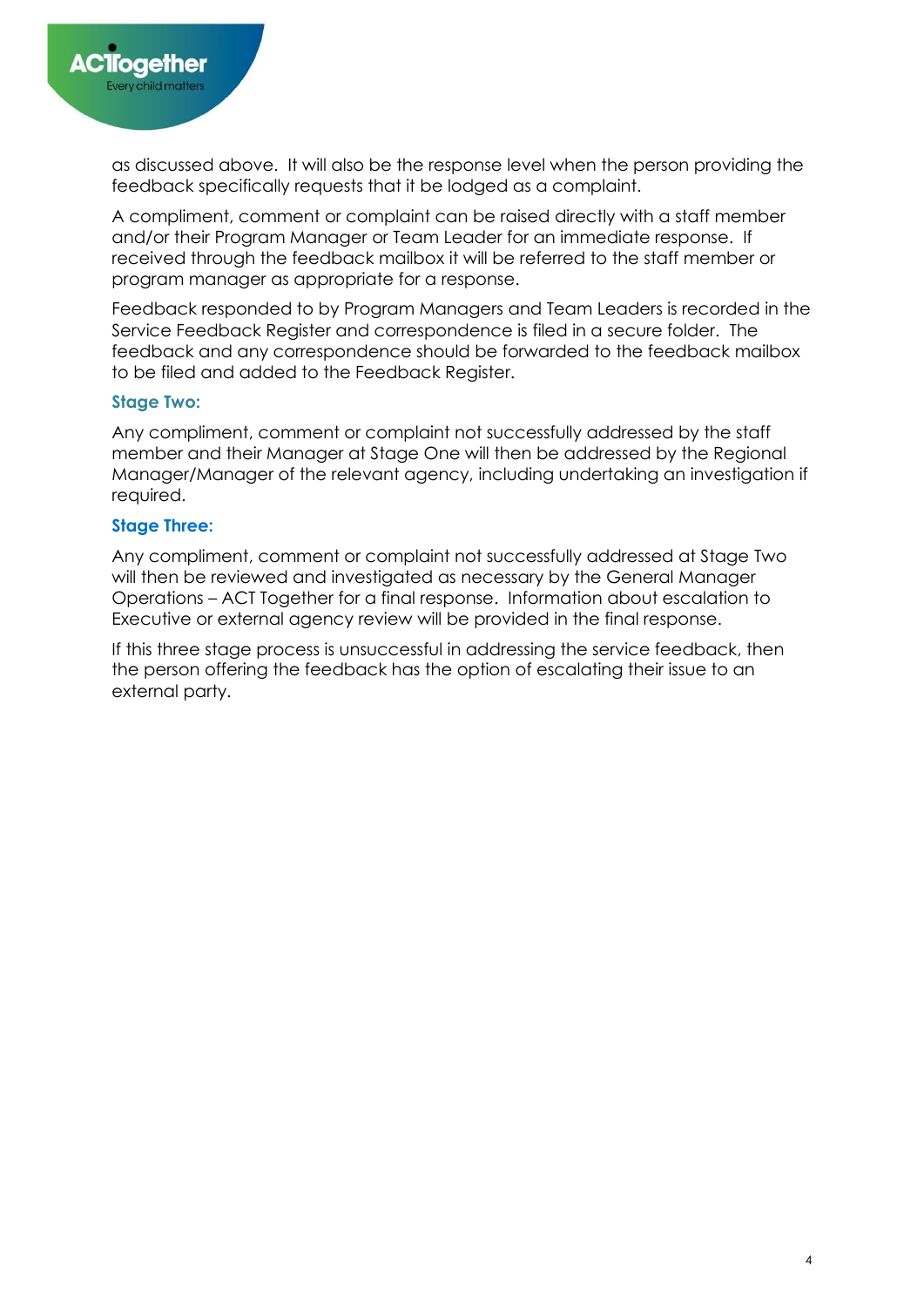

#### **Documentation**

Within three working days an acknowledgement of receipt will be provided. This can be via the same media by which the feedback was received (written, SMS, email, etc.) or by phone or mail, keeping in mind any requests made about the mechanism for feedback about a comment or complaint. This must be recorded in the Service Feedback Register, located on SharePoint.

If the matter can be immediately resolved or actioned to the satisfaction of the client/client representative/stakeholder, this should occur. If the matter can not be resolved at service level, then the feedback will be assigned to the relevant program manager for a response.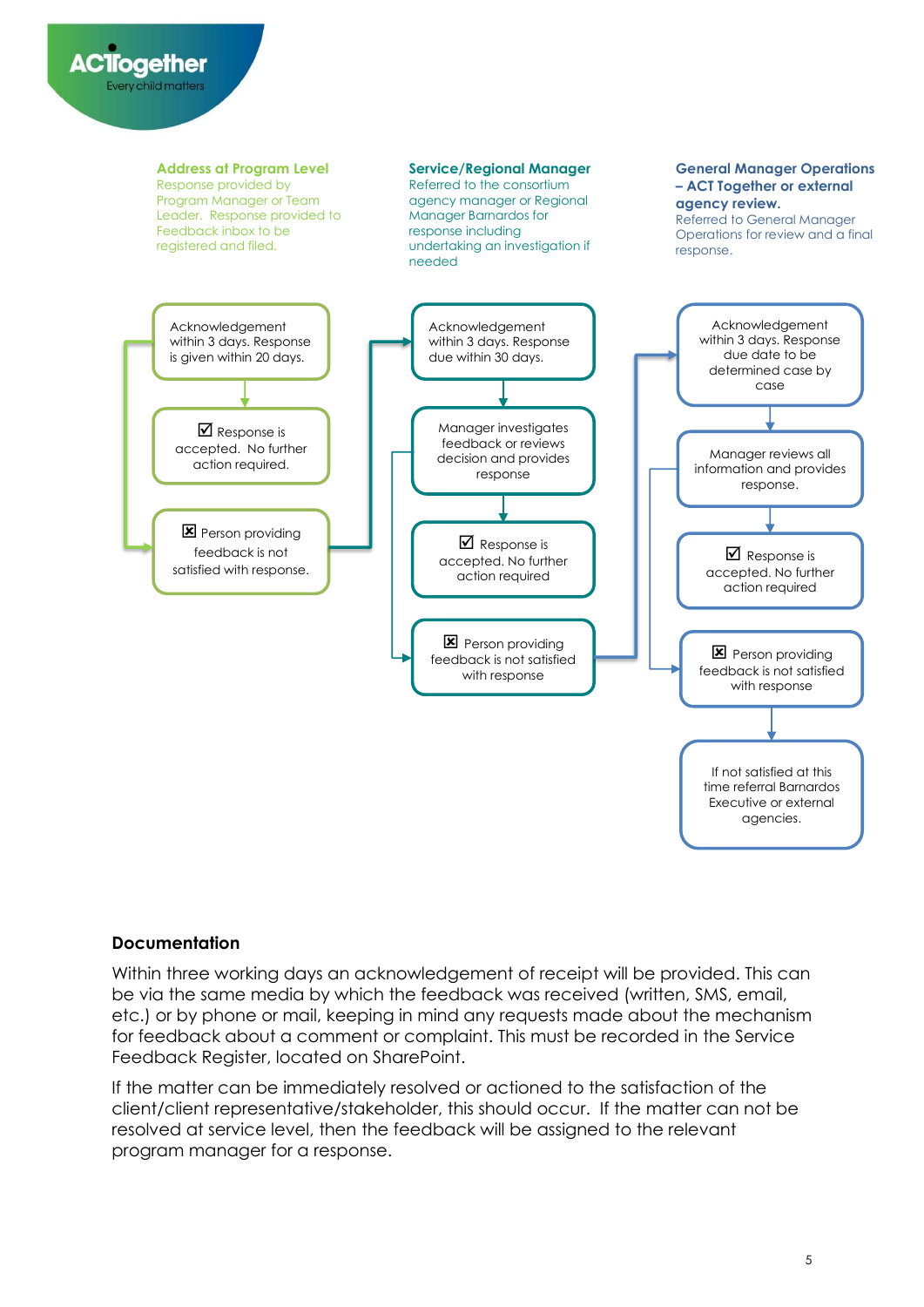The Program Manager or Team Leader who is responsible for responding to the feedback will document their response and forward it to the complainant and the Feedback inbox for recording on the Service Feedback Register within 20 working days.

If the matter is not able to be immediately resolved or actioned to the satisfaction of the client/client representative/stakeholder, the service feedback is to be referred to the Manager/Regional Manager for follow up. All feedback not immediately resolved or actioned is to be forwarded to the Feedback Inbox to be registered.

If the Manager/Regional Manager is able to respond to the feedback to the satisfaction of the client/client representative/stakeholder, then the response should be recorded on the Service Feedback Register.

If not resolved at Manager/Regional Manager level, then the service feedback is escalated for review by the General Manager Operations – ACT Together. Feedback should only be escalated to this level once all other avenues have been exhausted.

The Service Feedback Register contains the following information:

- Date of feedback and details of person providing feedback
- Details of the staff member responding to the feedback
- Dates by which a response is required
- Nature of feedback
- Agency involved (this may include more than one consortium member on occasion)
- Any action taken in response to feedback
- Whether there has been a resolution in response to the feedback and whether this has been communicated

The Service Feedback Register is reviewed by ACT Together Operational Leaders on a regular basis to identify trends or potential practice issues or program development opportunities. The ACT Together Operational Leadership Group receive a service feedback summary every six months. This report is presented in July covering the preceding six months and January covering the preceding 12 months. In addition, feedback is a standing agenda item at the Operational Leaders monthly meeting. Membership of the ACT Together Operational Leadership Group includes the General Manager Operations – ACT Together, Barnardos Regional Managers for Foster Care, Kinship Care, Residential Care and Contact, Transport and Support, Australian Childhood Foundation Manager and OzChild ACT Manager.

# **Feedback containing allegations of misconduct**

If there is an allegation of gross misconduct, unethical activity or illegal activity the feedback must be forwarded immediately to the manager/regional manager within the relevant organisation and the General Manager Operations – ACT Together. The General Manager Operations – ACT Together will make determinations in relation to the necessity of legal or other external reporting requirements.

Where a staff member discloses information in relation to misconduct within the organisation, this is known as 'whistleblowing.' While such disclosures would normally occur through normal lines of management, alternative pathways are available.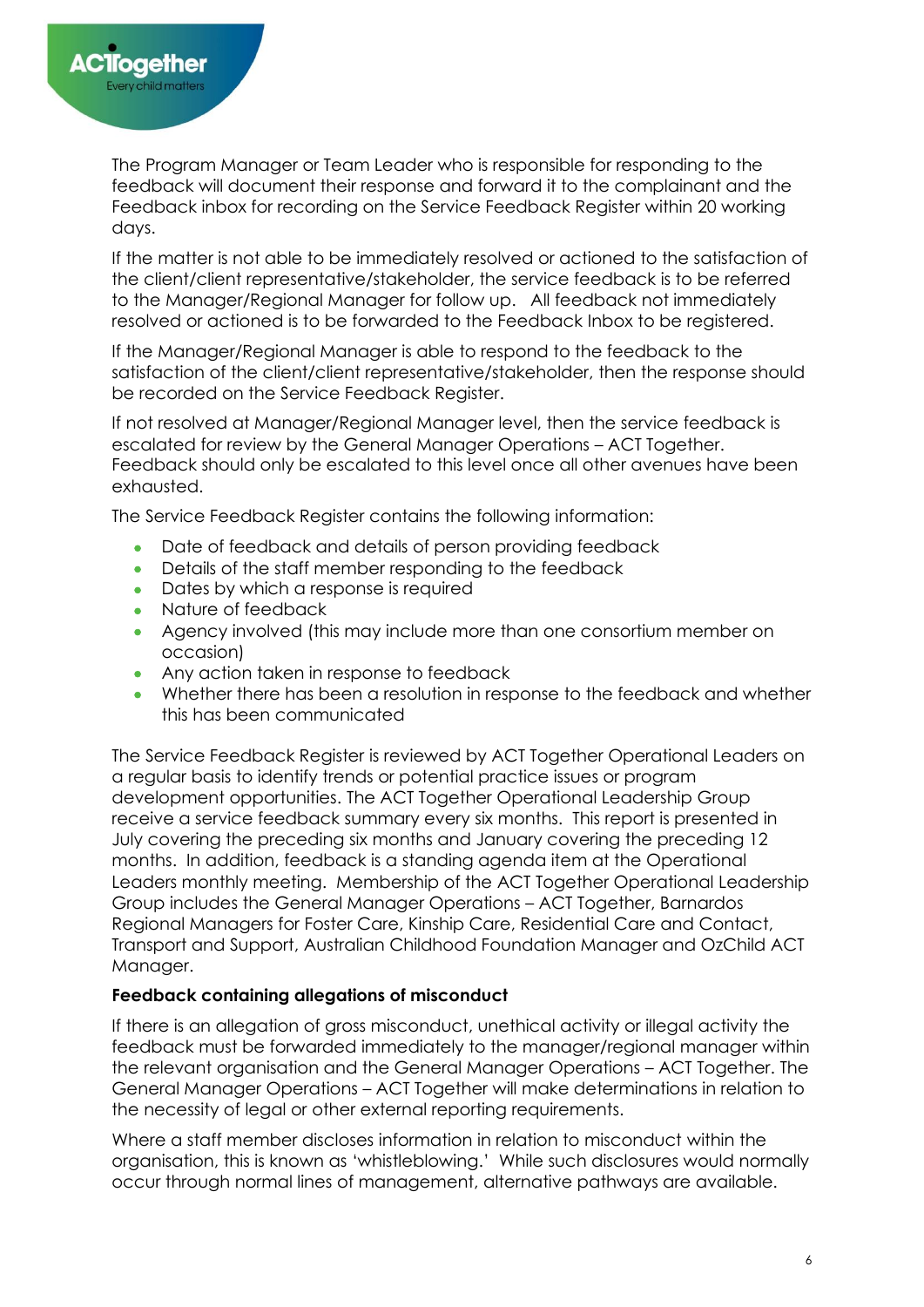

Detailed information in relation to this is available in the Barnardos Australia [Whistleblower Policy and Guidelines.](https://barnardosau.sharepoint.com/sites/Policies/PolicyProcedure/Forms/AllItems.aspx?id=%2Fsites%2FPolicies%2FPolicyProcedure%2FPeople%20%26%20Culture%2FHuman%20Resources%2FWhistleblower%20Policy%2Epdf&parent=%2Fsites%2FPolicies%2FPolicyProcedure%2FPeople%20%26%20Culture%2FHuman%20Resources)

# **Feedback Progress and Conclusion Reporting**

Progress reports (written or verbal) are to be provided to the client/client representative/stakeholder on a regular basis during the course of the feedback process. Records of correspondence must be maintained and filed in the appropriate SharePoint folder.

For matters that have escalated beyond immediate resolution, a final written response is to be provided to the client/client representative/stakeholder that outlines the outcome of the complaint (ensuring that any respect is maintained for the privacy of any individual).

Types of outcome include but are not limited to:

- a fuller explanation
- an apology
- reconsideration of a decision
- expediting action
- amending documentation or information
- changed policies or practices
- dismissed as unsubstantiated
- found true but no further action

The written response to the complainant should clearly articulate the appeal or review options available. A template for responding to complaints is saved in the SharePoint Templates folder [*hyperlink*].

# **EXTERNAL REVIEW**

Where a client/client representative/stakeholder is dissatisfied with the outcome of the feedback process within ACT Together they are able to request a review from eternal sources including:

• CYPS Client Services Unit – Feedback relating to decisions and case management pertaining to children who are under the parental responsibility of the Director General.

Phone: (02) 6207 5294, or email [OCYFS@act.gov.au.](mailto:OCYFS@act.gov.au)

- Quality Complaints and Regulation (Community Services Directorate) Quality Complaints and Regulation within the Directorate provides an independent complaints resolution service or review function for the Director-General. Phone: (02) 6205 0473 or email [senioradvocate@act.gov.au](mailto:senioradvocate@act.gov.au)
- ACT Human Rights Commission including ACT Children and Young People Commissioner/ACT Public Advocate can help resolve complaints about services for Children and Young People. The Public Advocate advocates for vulnerable children and young people (including children in Out of Home Care) and provides oversight in relation to services. Phone: (02) 6205 2222 or email [ACTkids@act.gov.au](mailto:ACTkids@act.gov.au) [www.hrc.act.gov.au/childrenyoungpeople](http://www.hrc.act.gov.au/childrenyoungpeople/) [www.publicadvocate.act.gov.au](http://www.publicadvocate.act.gov.au/)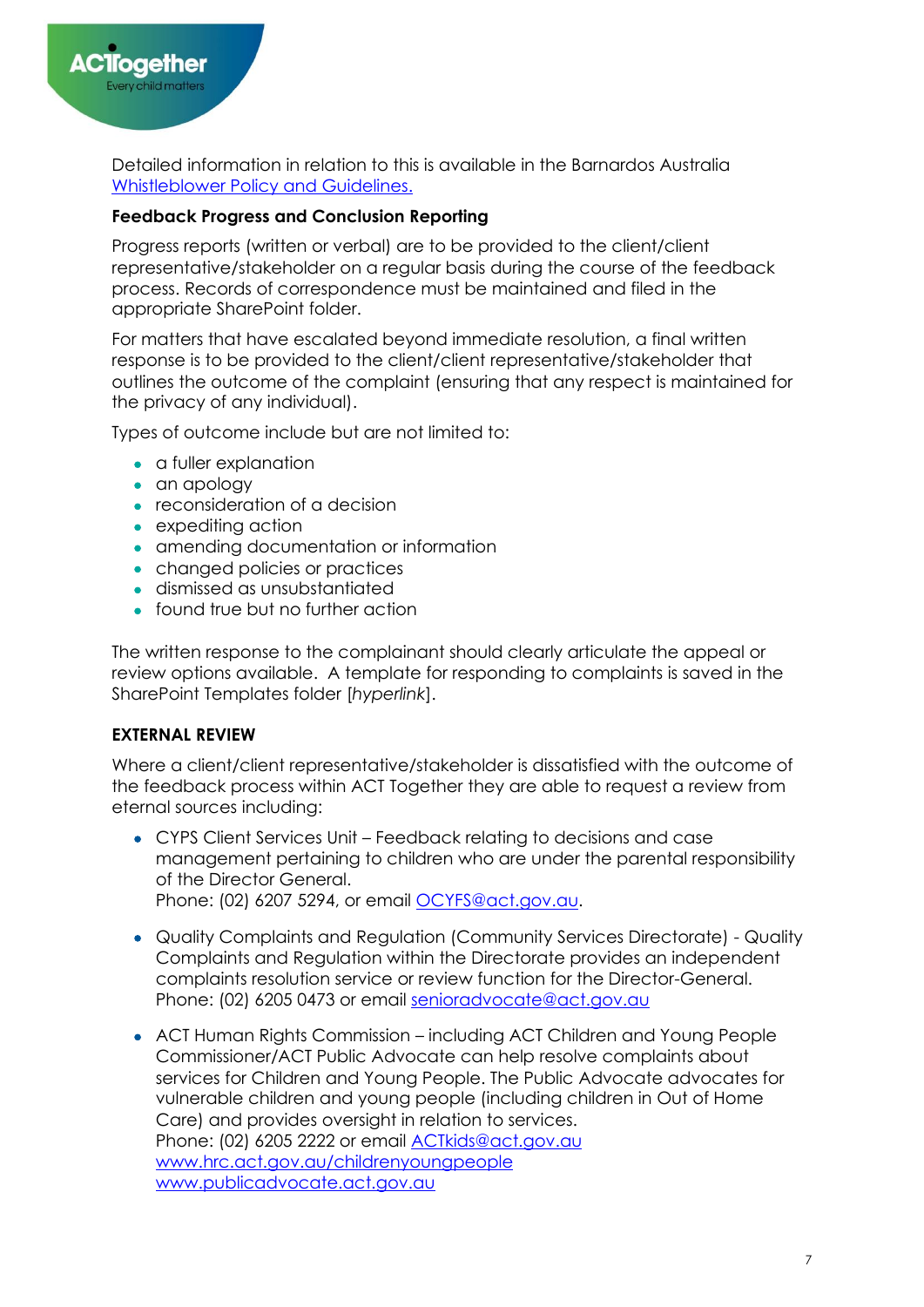

• ACT Civil and Administrative Tribunal (ACAT) – matters can only be brought before the ACAT where an authorising law gives the tribunal the power to make a decision around a particular matter. More information is available at <http://www.acat.act.gov.au/>

#### **MANAGEMENT OF FEEDBACK ABOUT ACT TOGETHER SERVICES RECEIVED BY EXTERNAL ORGANISATIONS**

The way in which feedback (particularly complaints) is received is often complainant driven and on occasions, feedback about ACT Together services will not come through the internal compliments, comments and complaints pathway within ACT Together. This will be the case where feedback from a client/client representative/stakeholder goes directly to CYPS, or where a complaint is made to the Minister for Children and Young People or the Human Rights Commissioner.

If the internal ACT Together feedback processes have not been followed, in most instances, the external organisation will attempt to refer the person providing feedback back to ACT Together for a response. This will occur by either suggesting the complainant contacts the relevant staff member directly and providing the contact phone/email, or by recording the complainant's contact details and issue and calling the agency contact, requesting they contact the complainant directly.

When feedback is referred back to ACT Together in this manner, the three staged feedback process will be followed within ACT Together wherever possible. In some cases, the client/client representative/stakeholder will not be agreeable to the complaint being referred back to ACT Together for a response, in which case the external organisation will follow its own complaint management mechanisms.

In these situations, it is highly likely that the external organisation will be required to liaise with ACT Together to gather information in order to formulate a response. In addition to this, there will be occasions where information is requested by oversight bodies such as the Public Advocate or Human Rights Commissioner, the Minister or Shadow Minister's office (either directly or via CYPS) in line with the Children and Young People Act 2008. In each of these instances the following steps should occur:

- 1. The external organisation representative will contact ACT Together (using the [feedback@acttogether.org.au](mailto:feedback@acttogether.org.au) email address) to advise ACT Together that feedback or a request for information has been received, the substance of that feedback request and the timeframe within which a response is required;
- 2. Staff will clarify which of the consortium agencies the feedback or request relates to (may be more than one service provider) and identify the appropriate Manager or Regional Manager to coordinate the response;
- 3. Manager/Regional Manager will liaise with the relevant staff to gather information in response to issues raised within the feedback or request;
- 4. Information will be collated and a formal response (endorsed by the appropriate Regional Manager) will be provided to the external organisation.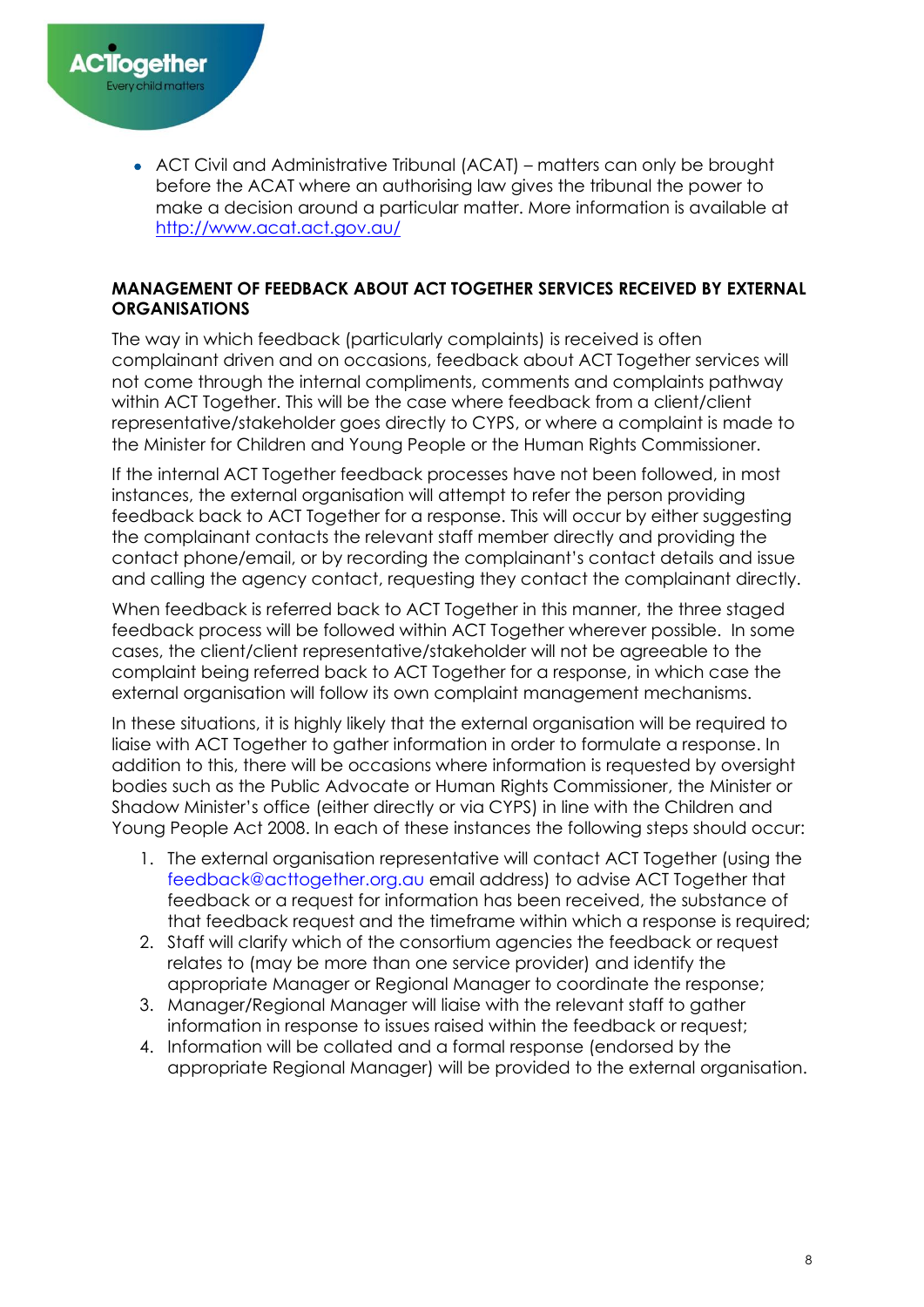

# **DEFINITIONS**

#### **Compliment**

A client/client representative or external stakeholder may wish to provide positive feedback to a staff member, service or the organisation. Compliments reflect actions that indicated the satisfaction derived or an action that exceeded expectation. Compliments are important records for the purposes of morale, team work and client/stakeholder perceived value of the service.

#### **Comment**

Comments provide opportunity of recording an observation, insight, aspect or experience that is not a compliment or complaint, but may be useful to improving the way we do things.

#### **Complaint**

A client/client representative or external stakeholder may experience and wish to report a negative experience or aspect of service. In considering whether feedback constitutes a complaint, it should be determined that the expression of dissatisfaction is about a service provided by ACT Together and that it requires a response. Complaints can relate to delays, lack of response, an unresolved matter that is escalated, a decision, inaction, a breach, or other negative impact both perceived and actual that they wish to report.

#### **Review of Decision**

A request for a decision in relation to child/young person, carer or family member to be reviewed. While a complaint may sometimes be submitted about a decision that has been reached, this is different from a request for a review of decision and will be handled in accordance with the Service Feedback Procedures.

An external review of a decision can be requested for some decisions. This can only take place if an internal review of the decision has been completed.

#### **Request for Information**

A request for information (usually pertaining to a specific child or young person) requiring a formal response from ACT Together.

# **RELATED DOCUMENTS**

This procedure is to be read in conjunction with the [ACT Together Service Feedback](https://barnardosau.sharepoint.com/sites/ACT-Together-Hub/sitepages/Service-Feedback-Policy-and-Forms.aspx)  [Policy](https://barnardosau.sharepoint.com/sites/ACT-Together-Hub/sitepages/Service-Feedback-Policy-and-Forms.aspx). The procedure has been developed with reference to consortium agencies' policies and procedures for managing complaints. These documents are available in the [ACT Together Hub.](https://barnardosau.sharepoint.com/sites/ACT-Together-Hub)

Staff should also be familiar with the [Carer Handbook \(Feedback and Raising](https://www.communityservices.act.gov.au/ocyfs/families-and-carers/carer-handbook/feedback)  [Concerns\),](https://www.communityservices.act.gov.au/ocyfs/families-and-carers/carer-handbook/feedback) [Charter of Rights for Kids in Care,](https://www.communityservices.act.gov.au/ocyfs/act_charter_of_rights) [Decision Making Practice Guide](https://barnardosau.sharepoint.com/sites/ACT-Together-Hub/ACT%20Together%20Hub/Forms/AllItems.aspx?id=%2Fsites%2FACT%2DTogether%2DHub%2FACT%20Together%20Hub%2FFoster%20%26%20Kinship%20Care%2FPolicies%20%26%20Procedures%2FDecision%20Making%20Practice%20Guide%2Epdf&parent=%2Fsites%2FACT%2DTogether%2DHub%2FACT%20Together%20Hub%2FFoster%20%26%20Kinship%20Care%2FPolicies%20%26%20Procedures) and [Working Effectively with Carers when Issues Arise.](https://barnardosau.sharepoint.com/sites/ACT-Together-Hub/ACT%20Together%20Hub/Forms/AllItems.aspx?id=%2Fsites%2FACT%2DTogether%2DHub%2FACT%20Together%20Hub%2FFoster%20%26%20Kinship%20Care%2FPolicies%20%26%20Procedures%2FWorking%20effectively%20with%20carers%20when%20issues%20arise%20%5F%20Policy%20and%20Practice%20Framework%2Epdf&parent=%2Fsites%2FACT%2DTogether%2DHub%2FACT%20Together%20Hub%2FFoster%20%26%20Kinship%20Care%2FPolicies%20%26%20Procedures)